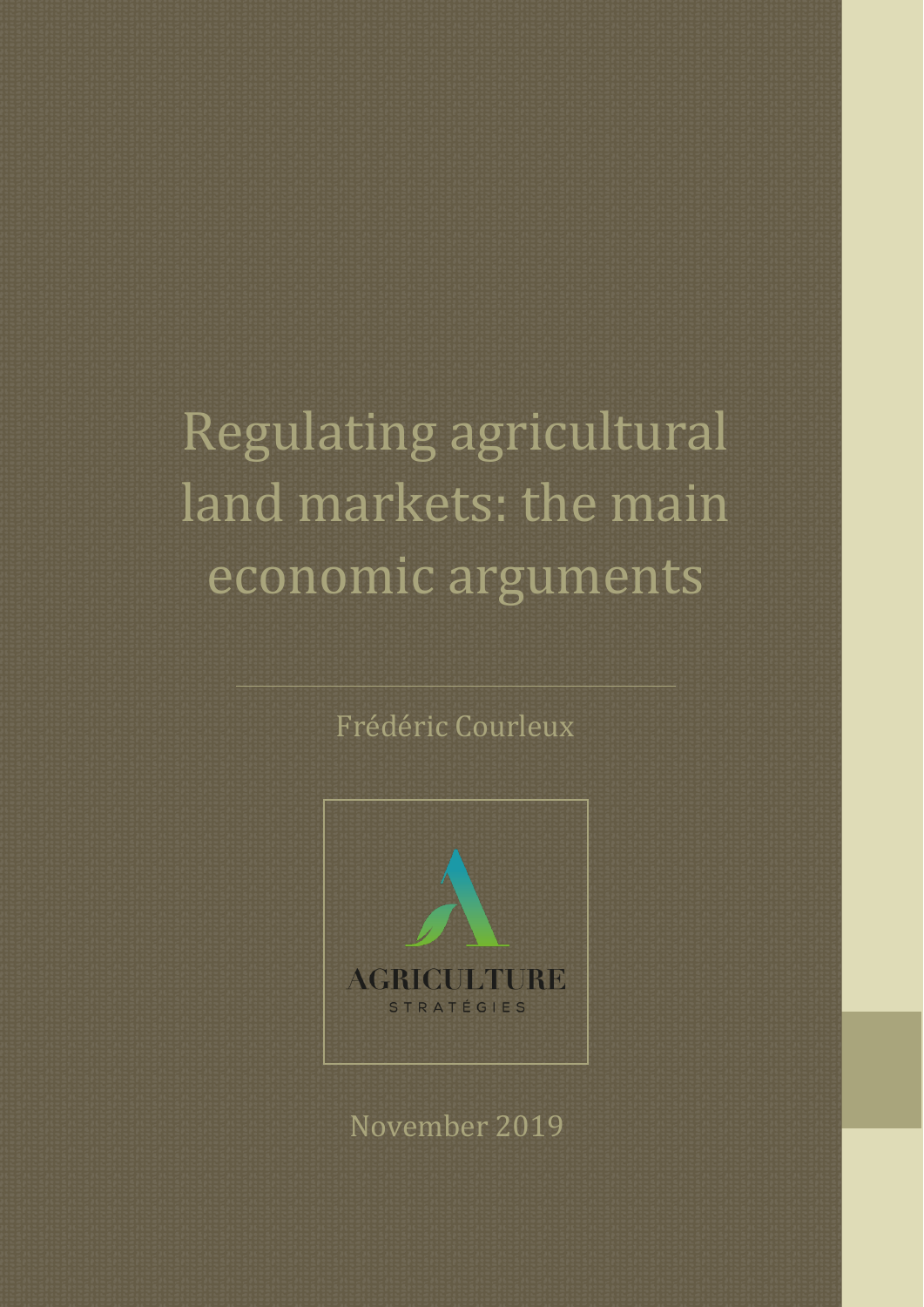## Summary :

Agricultural land responds to very specific characteristics which, when examined, suggest that the regulation of land markets remains a necessity. In the first part of this study, we collected from major economic thinkers the main features that differentiate agricultural land from a simple good or any given factor of production. The founding fathers of the neo -classical school, Léon Walras and Alfred Marshall, received special attention insofar as their analy ses largely disconnect from the precepts in favor of the deregulation of markets, even though this approach is currently advocated by economists claiming to be from this school of thought.

If soils differ in their physical, chemical and biological qualities, their fertility is largely the result of the improvements that human work brings them: fertility is built. Alfred Marshall was one of the main economists who have challenged the approach according to which soil fertility was a "free gift of Nature" to focus at the end of the 19th century on the relations between owners and tenants and the means, by law or custom, to give farmers incentive s and secure framework to let them invest in the fertility of their land.

Land is a fixed resource spatially and quantitatively. Certainly, agricultural land can be "won" over other uses such as forest, but new hectares cannot be created ex nihilo and agricultural land is lost through their artificialization and urbanization. In addition, you cannot move agricultural land that is inherently localized in space. These two fixities are at the origin of scarcity and localization and of concentration phenomenas which have, for a long time, interested economists in particular for the limits to the economic development which they are likely to cause.

Agricultural land supports many rights and is the subject of many public policy restrictions. Land legislation aims precisely to guarantee the harmonious coexistence of the various rightholders. Elinor Ostrom contributed to popularize the concept of bundle of rights by her study of the management of common natural resources, which allows to take some distance from the frequently encountered in debates but ill-founded in facts "proprietarist" vision of a "sovereignowner over his property ". The concept of bundles of rights applies particularly well to agricultural land, especially in France where the rights of the farmer are clearly established and coexist with those of the owner.

Agricultural land cannot be left to market laws alone, because the supply of land does not respond to prices like ordinary goods. For Karl Polanyi, land cannot be "treated as if it is a commodity produced for sale on the market " (*"The free market is an [impossible](https://www.washingtonpost.com/news/monkey-cage/wp/2014/07/18/the-free-market-is-an-impossible-utopia/) utopia"* ). Furthermore, the earth cannot be reduced to its sole economic dimension and be "disembedded" from the social and political relationships that found each human community. Agricultural land is an important component of national sovereignty, it is a common resource whatever the scale considered, from local to global.

In the second part of the study, we discuss the main arguments calling into question the regulation of agricultural land markets in France. With the " statut du fermage " – the set of rules defining the rights of tenants on land -, the French agricultural land tenure system is very far removed from the model of absolute, exclusive and unitary private property that some development economists consider as a necessary step for agricultural development because, failing this, it would handicap access to credit for farmers. It is clear that in France, since the postwar years, the protections granted to farmers have given them stability almost equivalent to property. In this way, they did not have to mobilize their investment capacities to control the land. On the contrary, productive investments, those which make it possible to increase the